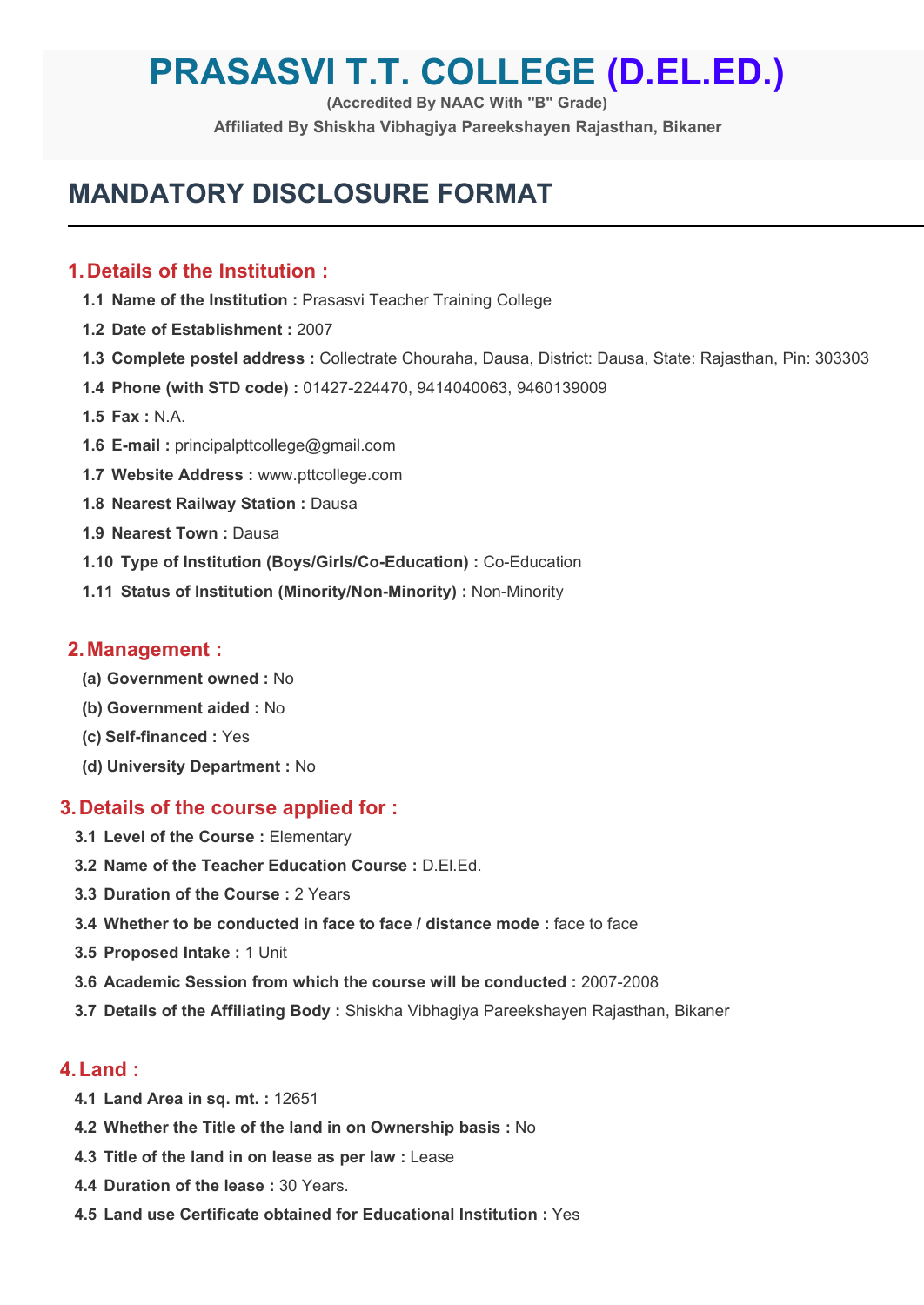# **5.Building :**

- **5.1 Construction of the building is complete :** Yes
- **5.2 Building is yet to be constructed :** Yes
- **5.3 Building is fire safety-proof :** Yes
- **5.4 Building is disabled friendly :** Yes
- **5.5 Common room for boys/girls available :** Yes
- **5.6 Date of completion of lthe Building :** 15-5-2007
- **5.7 Covered Area in sq. mt. :** 4128.39 Sq. Mt.
- **5.8 Number of classroom :** 18
- **5.9 Other facilities :** All required facilities available in the college campus as per norms of NCTE

# **6.Library :**

- **6.1 The Library has separate reference section/Journals section and reading room :** Yes
- **6.2 Number of Books in the library :** 3400 & Reference Books: 1405
- **6.3 Total number of educational Journals/periodicals being subscribed :** 12
- **6.4 Number of encyclopedias available in the library :** 7
- **6.5 Number of books available in the reference section of the library :** 762
- **6.6 Seating capacity of the reading room of the library: :** 75

# **7.Instructional Facilities :**

- **(a) Details of laboratories available (pl attach ennexure) :** Science, Psychology, I.C.T., Physical and Health, Art & Craft
- **(b) Arrangement made for practice teaching :** Yes
- **(c) Number and Name of school(s) for practice teaching :**
	- 1. Vivekanand Sr. Secondary School, Dausa
	- 2. Swami Vivekanand Grils Secondary School, Dausa
	- 3. Vidya Bharti Sr. Secondary School, Dausa
	- 4. Sanskar Bharti Secondary School, Dausa
	- 5. Dayanand Saraswati Secondary School, Dausa
	- 6. Koshik Vidya Mandir School, Dausa
	- 7. Modern Public School, Dausa

# **8.Manpower (Photographs of Teaching Faculty should be displayed) :**

- **8.1 Details of proposed/appointed teaching staff (Date of birth, Qulification, Professional Qualification and other relevant information) :** Yes **(List [Attached\)](http://www.pttcollege.com/deled/teaching-staff.php)**
- **8.2 Details of proposed/appointed non-teaching staff :** Yes **(List [Attached\)](http://www.pttcollege.com/deled/teaching-staff.php)**